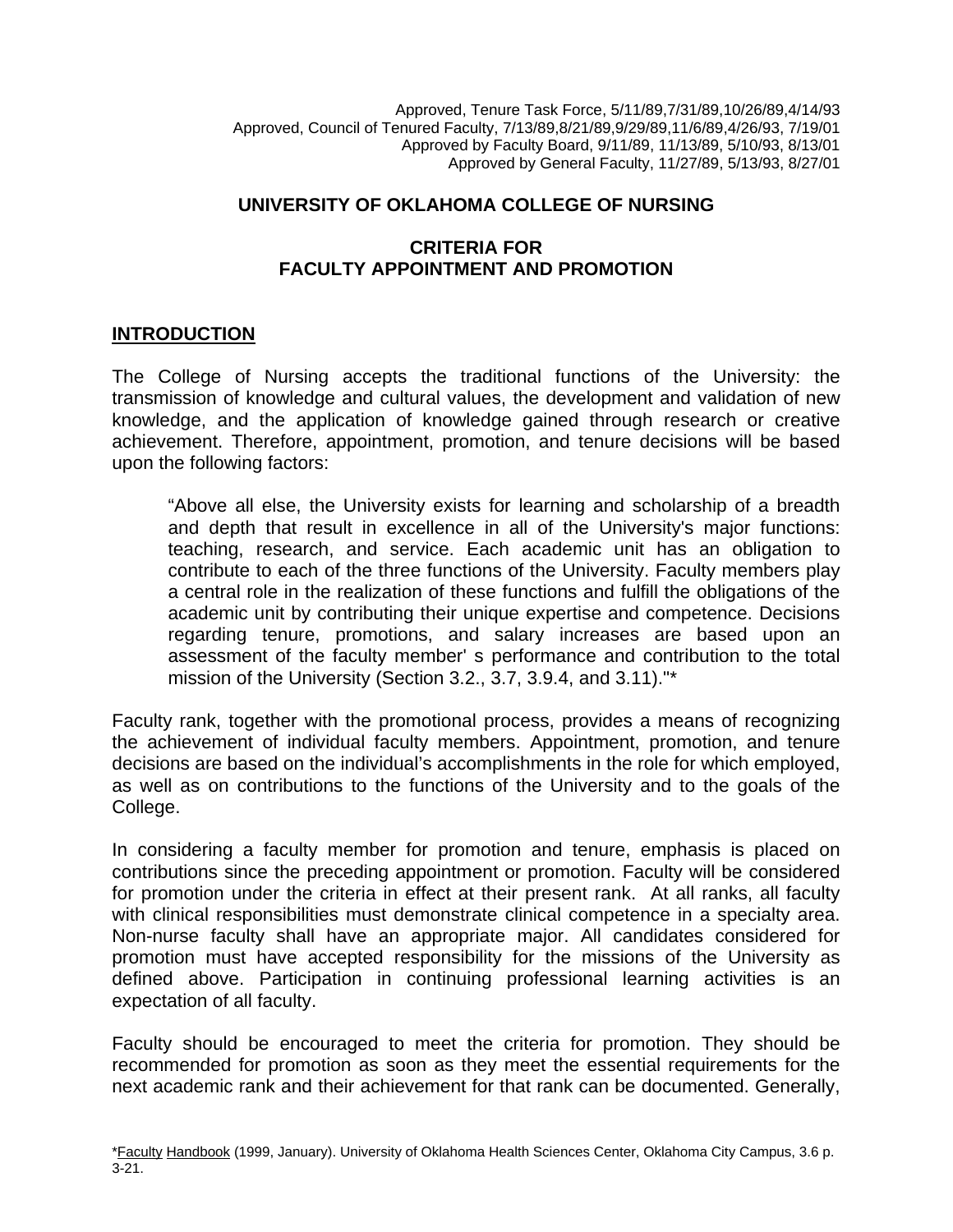faculty should not be promoted to the Associate Professor and Professor ranks unless they have been granted tenure or have been recommended for tenure by the College.

# **INSTRUCTOR**

### **Essential Minimum Requirements**

- 1. Master's degree in nursing.
- 2. Minimum of two years of experience in clinical practice.
- 3. Demonstrated competence in field of specialty.
- 4. Evidence of beginning scholarship.
- 5. See **asterisks** for other essential requirements.

### **Guidelines for Documentation of Achievement**

- 1. Evidence of Scholarship in Teaching:
	- a. **(\*)** Demonstrates skill in teaching.
	- b. Participates in ongoing curriculum development activities.
	- c. Exhibits concern for student welfare as reflected in student and peer evaluations.
	- d. Contributes to course planning and evaluation activities.
	- e. Applies research literature in teaching activities.
	- f. Assists students in scholarly projects.
- 2. Evidence of Scholarship in Research and/or Other Scholarly Activities:
	- a. **(\*)** Participates with others in research activities. (This includes attending research conferences and the like.)
	- b. Publishes and/or presents papers, posters, or other media at local or state meetings.
- 3. Evidence of Scholarship in Service:
	- a. **(\*)** Participates effectively in University or College governance.
	- b. Participates in professional organizations, health related community services, and/or clinical settings.
	- c. Serves on committees in professional and/or health related organizations at local or state level.
	- d. Demonstrates clinical competence in a specialty area.
	- e. Applies research findings in service activities.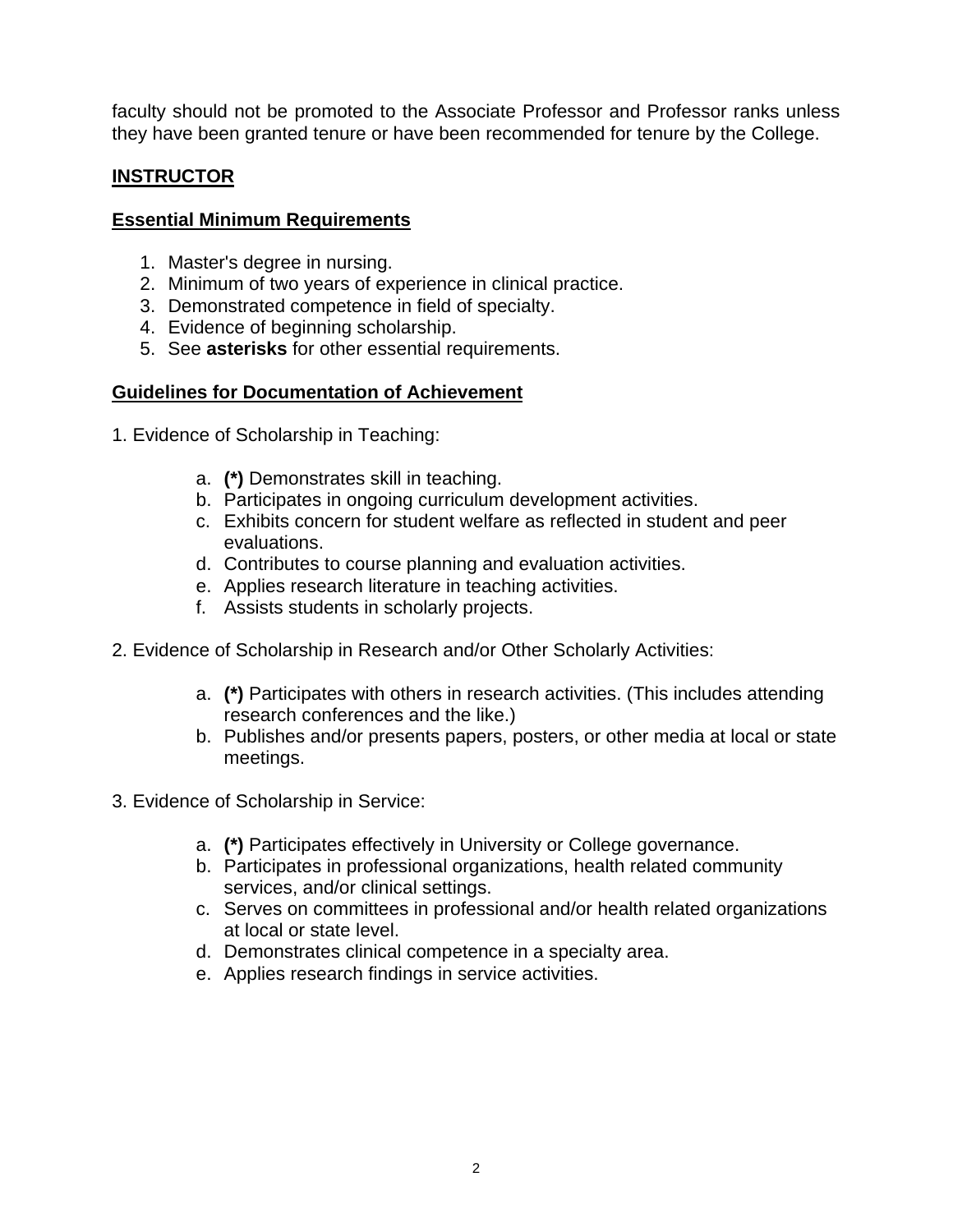# **ASSISTANT PROFESSOR**

### **Essential Minimum Requirements**

- 1. Doctorate degree or completed coursework for doctorate, a second master's degree in a related area, or advanced professional degree.
- 2. Minimum of three years teaching experience, at least two of which were in a senior college or university. (An earned doctorate may be substituted for one year of the teaching requirement.)
- 3. Minimum of two years of experience in clinical practice.
- 4. Effective contribution in teaching and service and shows promise in research.
- 5. See asterisks for other essential requirements.

## **Guidelines for Documentation of Achievement**

- 1. Evidence of Scholarship in Teaching:
	- a. **(\*)** Demonstrates skill in teaching.
	- b. Participates effectively in ongoing curriculum development activities and in developing creative teaching strategies.
	- c. Exhibits concern for student welfare as reflected in student and peer evaluations.
	- d. Participates in course coordination or other leadership activities.
	- e. Applies research literature in teaching activities.
	- f. Assists students in scholarly projects.
- 2. Evidence of Scholarship in Research and/or Other Scholarly Activities:
	- a. **(\*)** Participates with others in research activities or conducts independent research.
	- b. **(\*)** Publishes and/or presents papers, posters, or other media at local or state meetings.
- 3. Evidence of Scholarship in Service:
	- a. **(\*)** Participates effectively in University or College governance.
	- b. Participates in professional organizations, health related community services, and/or clinical settings.
	- c. Serves on committees in professional and/or health related organizations at local or state level.
	- d. Demonstrates clinical competence in a specialty area.
	- e. Applies research literature in service activities.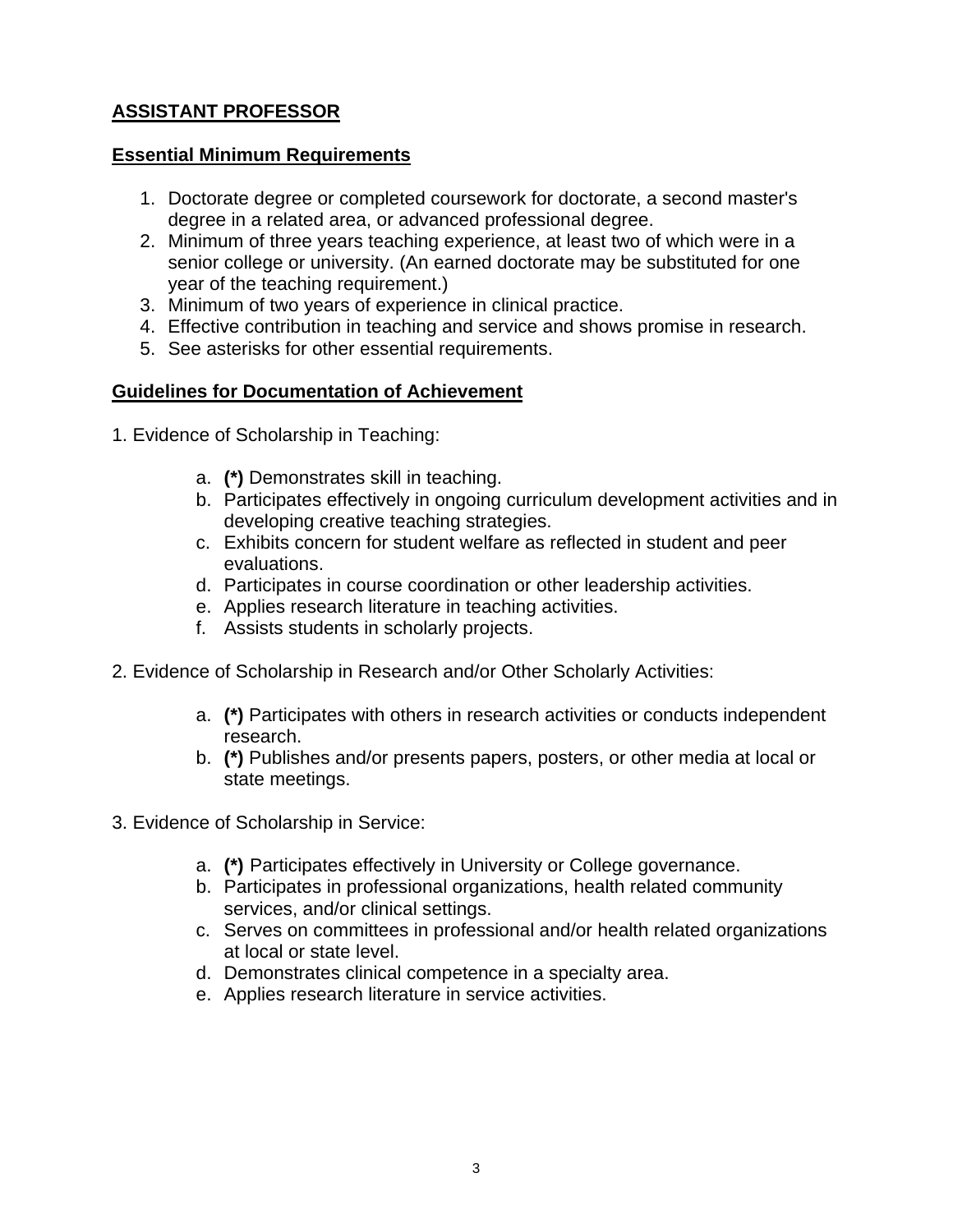# **ASSOCIATE PROFESSOR**

### **Essential Minimum Requirements**

- 1. Earned doctorate.
- 2. Minimum of five years teaching experience, at least four of which were in a senior college or university.
- 3. Recognized for knowledge of nursing in general and/or a specialty field.
- 4. Contributions to each of the areas of teaching, research, and service.
- 5. Demonstrated scholarship in at least two of the three areas (teaching, research, and service) with satisfactory performance in the third.
- 6. See asterisks for other essential requirements.

## **Guidelines for Documentation of Achievement**

- 1. Evidence of Scholarship in Teaching:
	- a. **(\*)** Demonstrates skill in teaching.
	- b. Exhibits leadership in curriculum development and development of creative teaching strategies.
	- c. Participates in academic counseling and concern for student welfare.
	- d. Serves as course coordinator and/or in other leadership position (administrative appointment) involving several other faculty.
	- e. Serves as member on thesis and/or dissertation committee(s).
- 2. Evidence of Scholarship in Research and/or Other Scholarly Activities:
	- a. **(\*)** Receives intramural**\*\*** funding as Principal Investigator or Co-Principal Investigator/Project Director or Co-Project Director of research grants.
	- b. Is recognized for expertise in defined area or program of research as reflected in publications, presentations, etc.
	- c. Distribution of publications evidences:
		- Sustained contributions to professional literature.
		- **(\*)** Authorship in refereed journals, books, book chapters, articles, monographs, or in other media.
	- d. Presents scholarly works (papers, posters, or other media) at regional or national meetings.

**\*\***Intramural is defined as any source of funding within the University of Oklahoma: extramural is any other funding.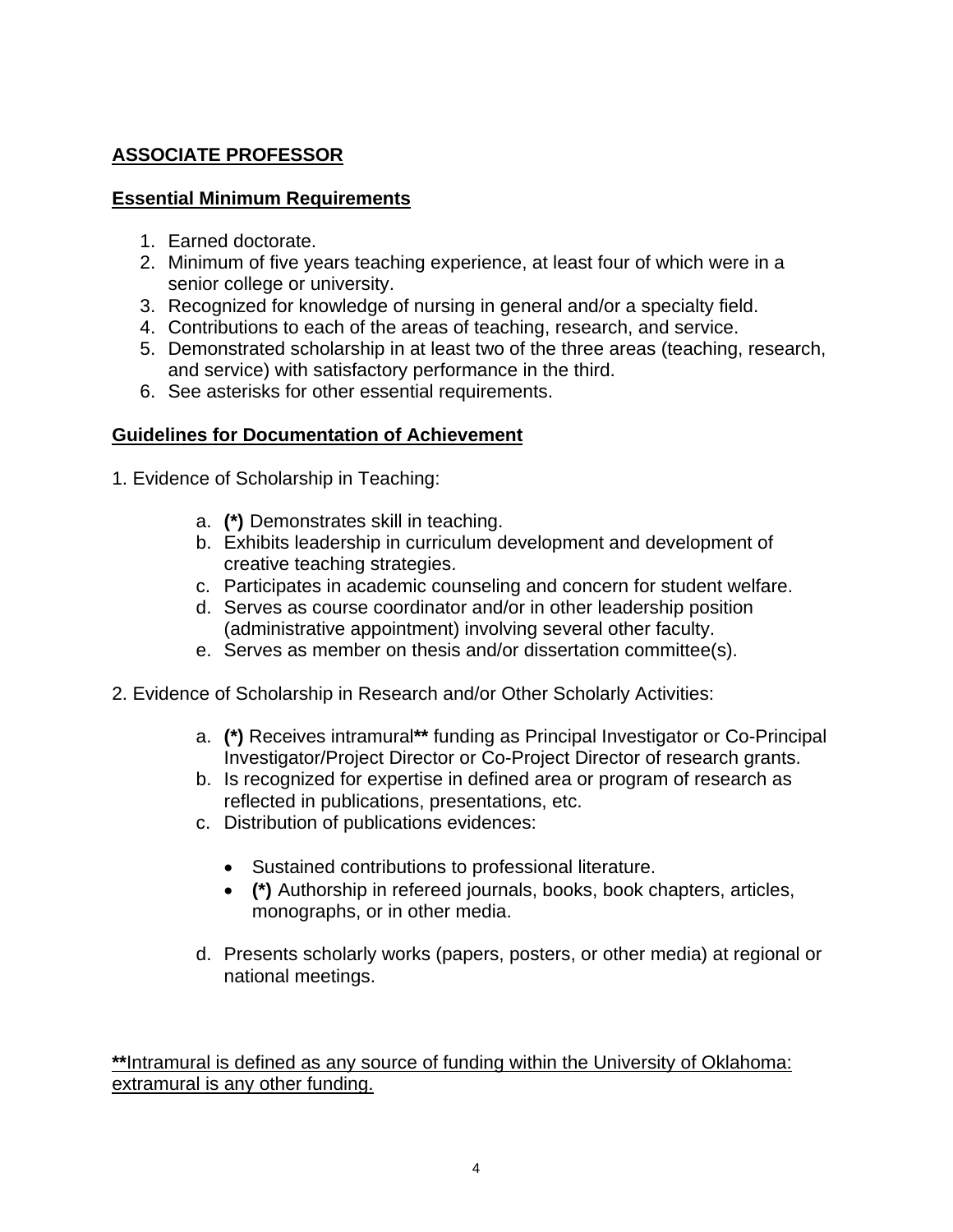# **ASSOCIATE PROFESSOR (continued)**

## **Guidelines for Documentation of Achievement (continued)**

- 3. Evidence of Scholarship in service:
	- a. **(\*)** Participates actively in University or College governance.
	- b. **(\*)** Exhibits effective service in professional organizations, health related community services, and/or clinical settings.
	- c. Participates as committee chair and/or board member in state and/or regional professional and/or health-related organizations.
	- d. Consults with professional and/or health related organizations at local, state, or regional organizational levels.
	- e. Demonstrates clinical competence in a specialty area.
	- f. Receives intramural funding as Principal Investigator or Co-Principal Investigator/Project Director or Co-Project Director of program or training grants.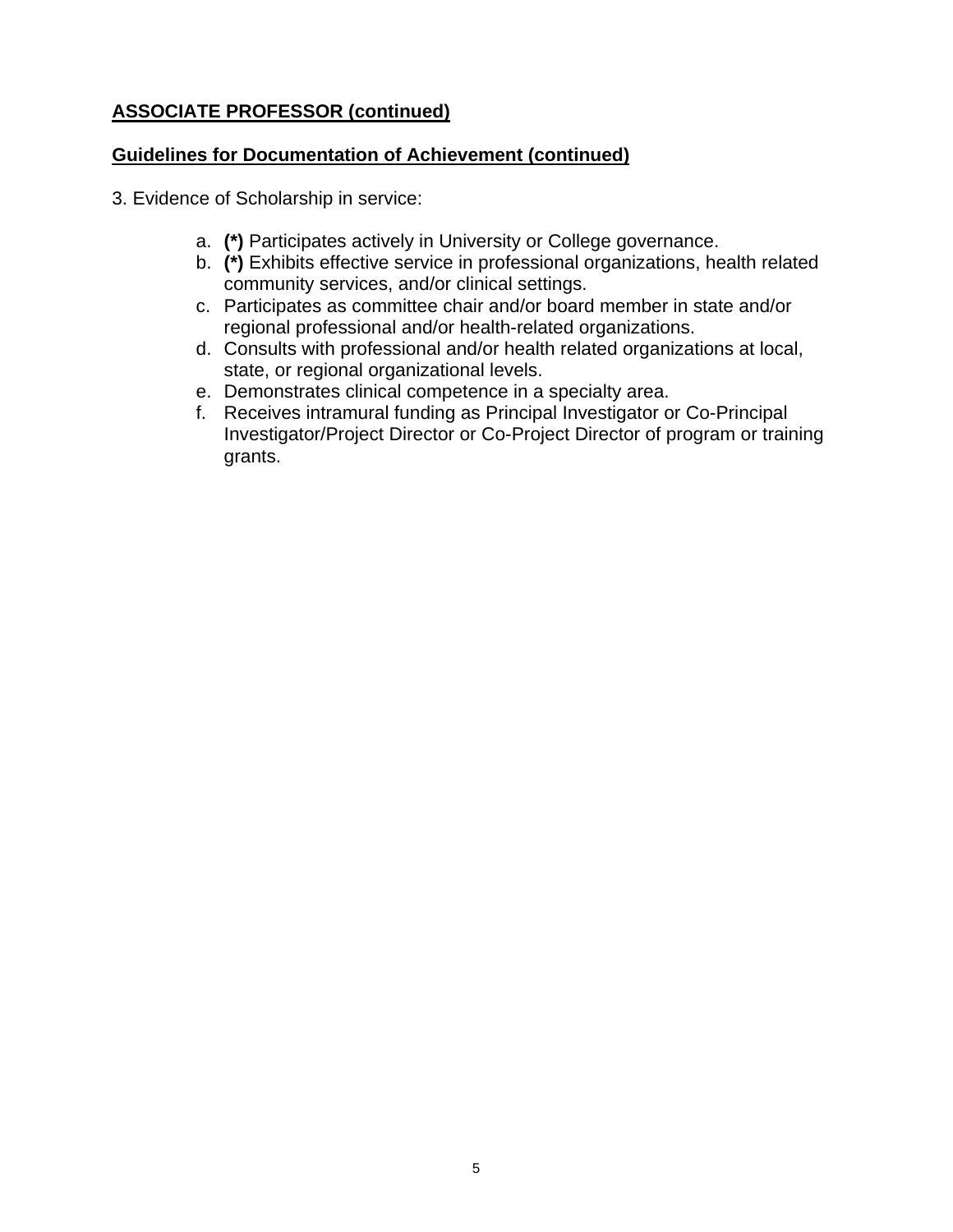# **PROFESSOR**

### **Essential Minimum Requirements**

- 1. Earned doctorate.
- 2. Minimum of six years teaching experience, at least five of which were in a senior college or university as full or associate professor.
- 3. Nationally and/or internationally recognized for knowledge of nursing in general and/or a specialty field.
- 4. Demonstrated scholarship in teaching, research, and service.
- 5. See asterisks for other essential requirements.

### **Guidelines for Documentation of Achievement**

- 1. Evidence of Scholarship in Teaching:
	- a. **(\*)** Demonstrates excellence in teaching.
	- b. Contributes significantly to curriculum development and in developing creative teaching strategies.
	- c. Exhibits recognized administrative contribution in higher education (administrative competence).
	- d. Exhibits recognized ability for major academic advising with undergraduate and/or graduate students.
	- e. Mentors students in publication and research.
	- f. Serves as chair of thesis and/or dissertation committees.
- 2. Evidence of Scholarship in Research and/or Other Scholarly Activities:
	- a. **(\*)** Receives extramural**\*\*** funding as Principal Investigator or Co-Principal Investigator/Project Director or Co-Project Director of research grants.
	- b. Distribution of publications evidences:
		- **(\*)** Sustained contributions to professional literature.
		- First authorship and refereed status.
		- Investigations completed and reported in refereed publications.
		- Publications such as books, book chapters, articles, or monographs, or other media.
	- c. Presents scholarly papers/posters at national or international meetings.
	- d. Receives research honors and awards.

\*\*Intramural is defined as any source of funding within the University of Oklahoma: extramural is any other funding.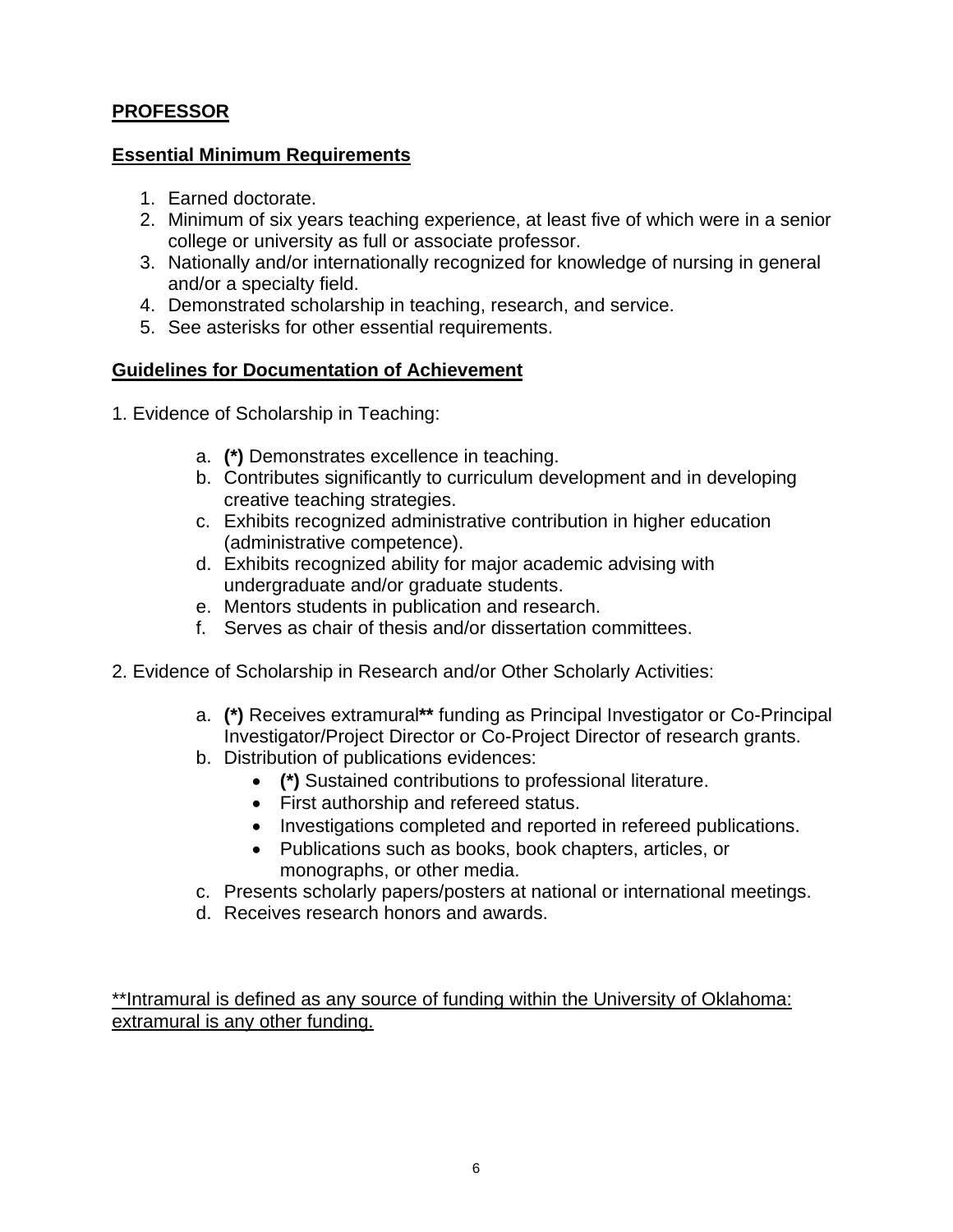# **PROFESSOR (continued)**

## **Guidelines for Documentation of Achievement (continued)**

- 3. Evidence of Scholarship in service:
	- a. **(\*)** Demonstrates leadership in University or College governance.
	- b. **(\*)** Demonstrates leadership in professional organizations, health-related community organizations, and/or clinical settings.
	- c. Participates as committee chair and/or board member in state, regional, or national professional and/or health-related organizations.
	- d. Consults with professional and/or health-related organizations at local, state, national, or international organizational levels.
	- e. Participates actively in University and/or College committees.
	- f. Demonstrates clinical competency in a specialty area.
	- g. Evidence of extramural funding as Principal Investigator or Co-Principal Investigator/Project Director or Co-Project Director of program or training grants.
	- h. Mentors faculty in publication and research.
	- i. Serves as editor of journals, books, editorial board membership, or manuscript reviewer.
	- j. Serves as proposal reviewer at regional or national level.

\*\*Intramural is defined as any source of funding within the University of Oklahoma: extramural is any other funding.

## **DL/5/18/93/dl/08/01**

## **FILE: Criteria for Faculty Appointment**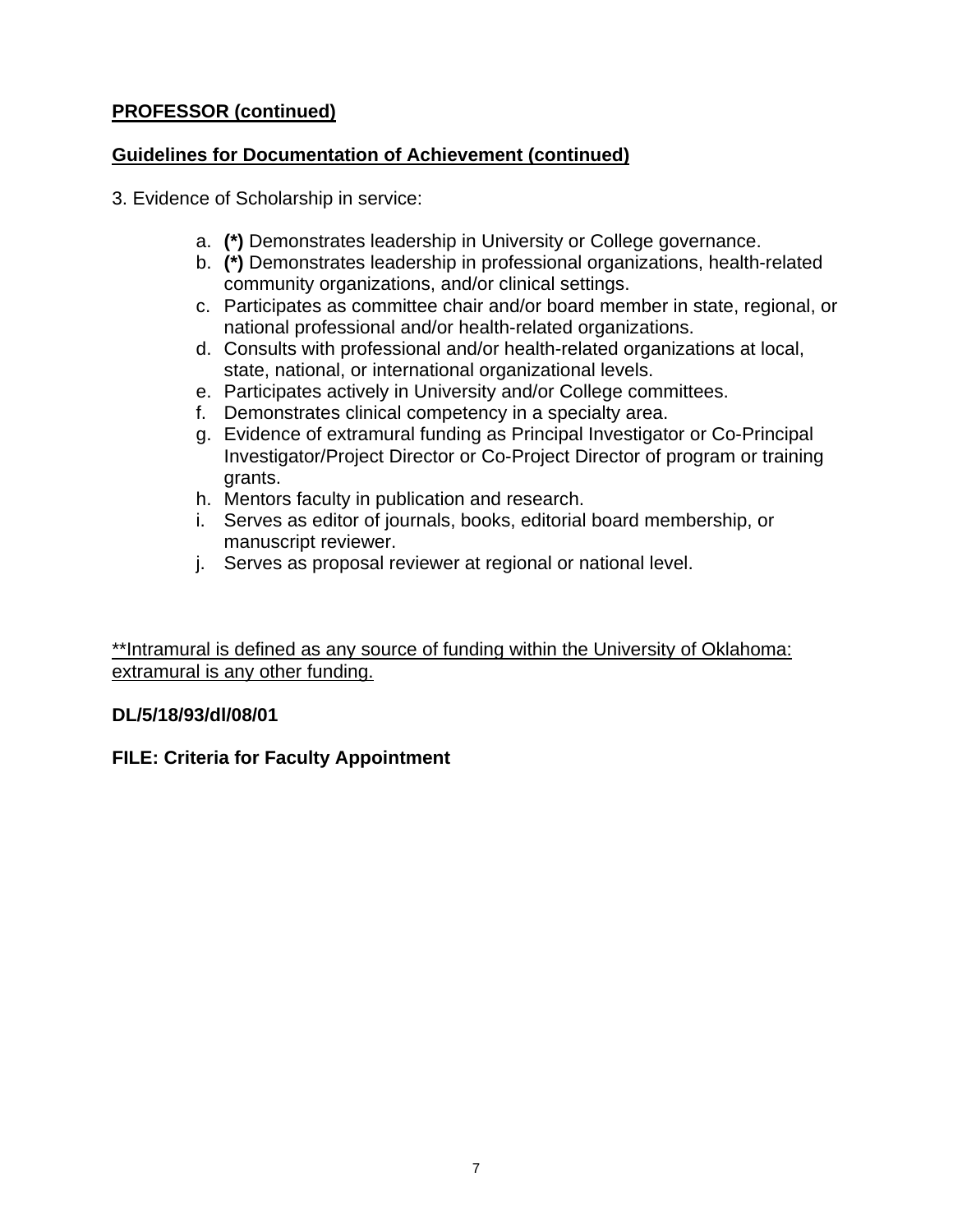## **UNIVERSITY OF OKLAHOMA COLLEGE OF NURSING**

### **CRITERIA FOR TENURE**

The following excerpt from the Faculty Handbook gives a general description of the criteria for use in the decision to grant tenure to faculty members. The criteria and standards of performance listed under the categories of teaching, research or scholarly achievement, and service were approved by the College of Nursing's Council of Tenured Faculty (3/01).

The choices that the University makes in granting tenure are crucial to its endeavors toward academic excellence. A decision to grant tenure must reflect an assessment of high professional competence and academic performance measured against national standards in the discipline or professional area. Tenure should never be regarded as a routine award based upon length of service.

The tenure decision shall be based on a thorough evaluation of the candidate's total contribution to his/her college and the mission of the University and the candidate's adherence to the fundamentals of faculty accountability as noted in Section 3.5. While specific responsibilities of faculty members may vary because of special assignments or because of the particular mission of the academic unit, all evaluations for tenure shall address the manner in which each candidate has performed in:

- 1. Teaching (Section 3.6.1)
- 2. Research /Scholarly Achievement (Section 3.6.2)
- 3. Service (Section 3.6.3)

All candidates for tenure must have displayed a record of substantial accomplishment in each of the three areas (teaching, research/scholarly achievement, and service) and evidence of excellence in two areas. Above all else, it is essential to any recommendation that tenure be granted that the faculty member has clearly demonstrated scholarly attainment in teaching, research/scholarly achievement and service.

Each college, with the participation and approval of the dean and the Senior Vice President and Provost, shall establish and publish specific criteria for evaluating faculty performance in that unit, including specific expectations for evaluation of faculty performance in teaching, research/scholarly achievement and service. These criteria must be in accord with and do not supersede the criteria described in this section. The criteria for tenure will be in full force unless an exception is specified in the contract. It should be noted that the criteria which the departments and colleges establish normally reflect more specific standards for both promotion and tenure than those described in general terms in the

<sup>\*</sup> Faculty Handbook, University of Oklahoma Health Sciences Center, January 1999, 3-25,35.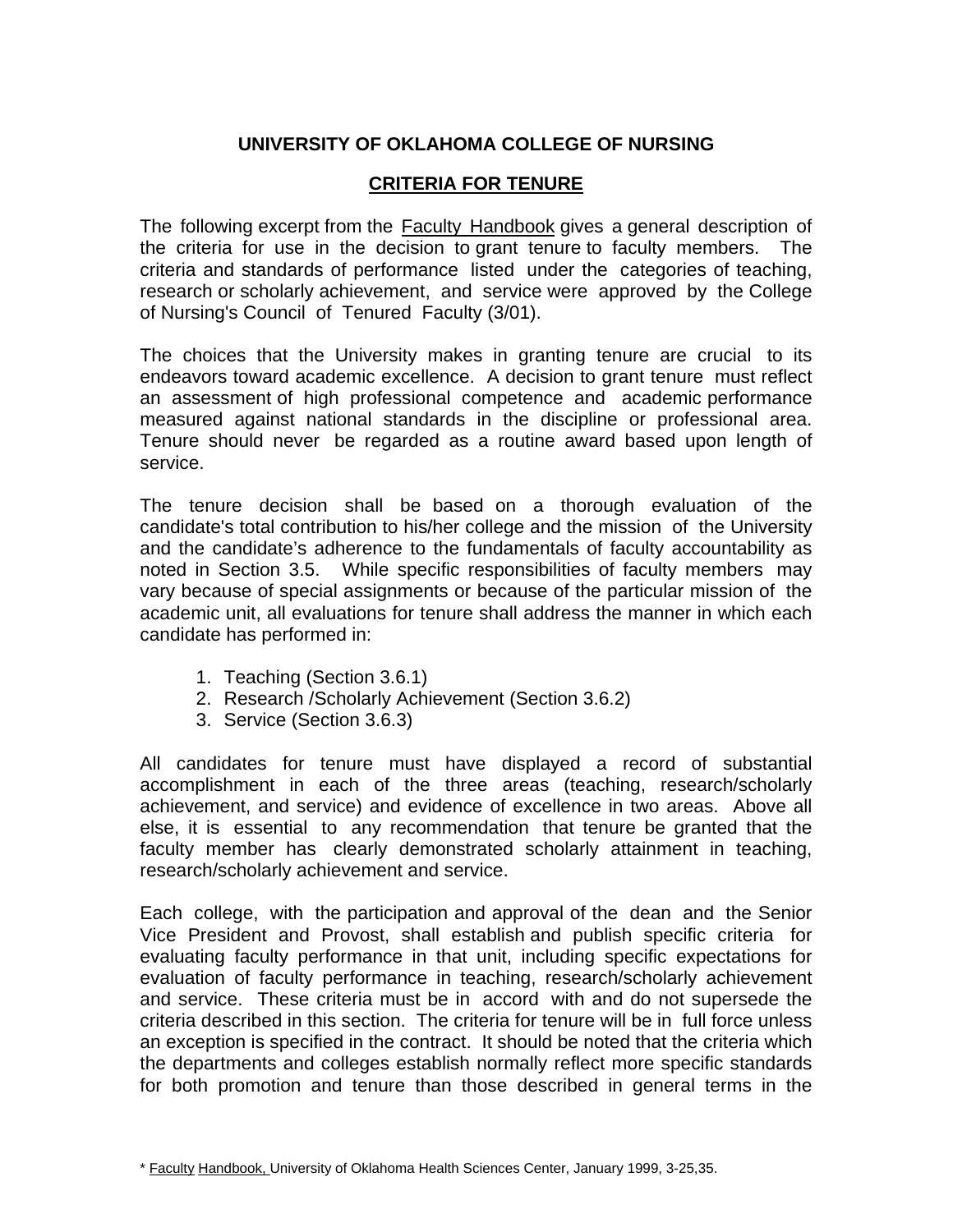Faculty Handbook, 3.9.4 and 3.9.5. Consequently, all faculty should become familiar with the departmental, college, and University criteria.

Any exception to the policy that faculty will be evaluated on their performance in the three areas of teaching, research/scholarly achievement, and service must be documented in a specific contract at the time the assignment is made, agreed upon by the faculty member and the department chair, and approved in writing by the dean, and Senior Vice President and Provost. The initial conditions of employment set forth in the letters of offer and acceptance do not exempt the faculty member from this policy.

As part of the overall promotion and tenure process, junior faculty should be given helpful advice on a regular basis as they develop their careers. Annual written evaluations of junior faculty by department chairs are essential to the faculty development process, and are an annual requirement each department chair must fulfill.

If the criteria for tenure are changed by the Regents during a faculty member's pretenure period the faculty member may elect to be evaluated under the criteria approved by the Regents in effect at the start of his/her pretenure period. This policy applies to College of Nursing-specific criteria.

The award of tenure carries with it the expectation that the University shall continue to need the services the faculty member is capable of performing and that the financial resources are expected to be available for continuous employment. It also carries the expectation that the faculty member will maintain or improve upon the level of attainment which characterized the qualifications for tenure. The performance of all faculty, both prior to and following the granting of tenure, is to be evaluated annually as part of the University's faculty evaluation process (Section 3.7).

#### **TEACHING**

Teaching, which is the transmission of knowledge and cultural values, focuses upon helping students to learn. Teaching refers to academic activities that promote learning among those individuals or groups with whom a faculty member interacts. The term teaching as used here includes, but is not restricted to, giving regularly scheduled instruction, directing graduate work, and counseling and advising students. This includes the direction or supervision of students in reading, research, internships, residencies, or fellowships. (Faculty Handbook, pp. 3-21).

Faculty members who excel in teaching exhibit their command over the subject matter in classroom discussions or lectures, and they present material to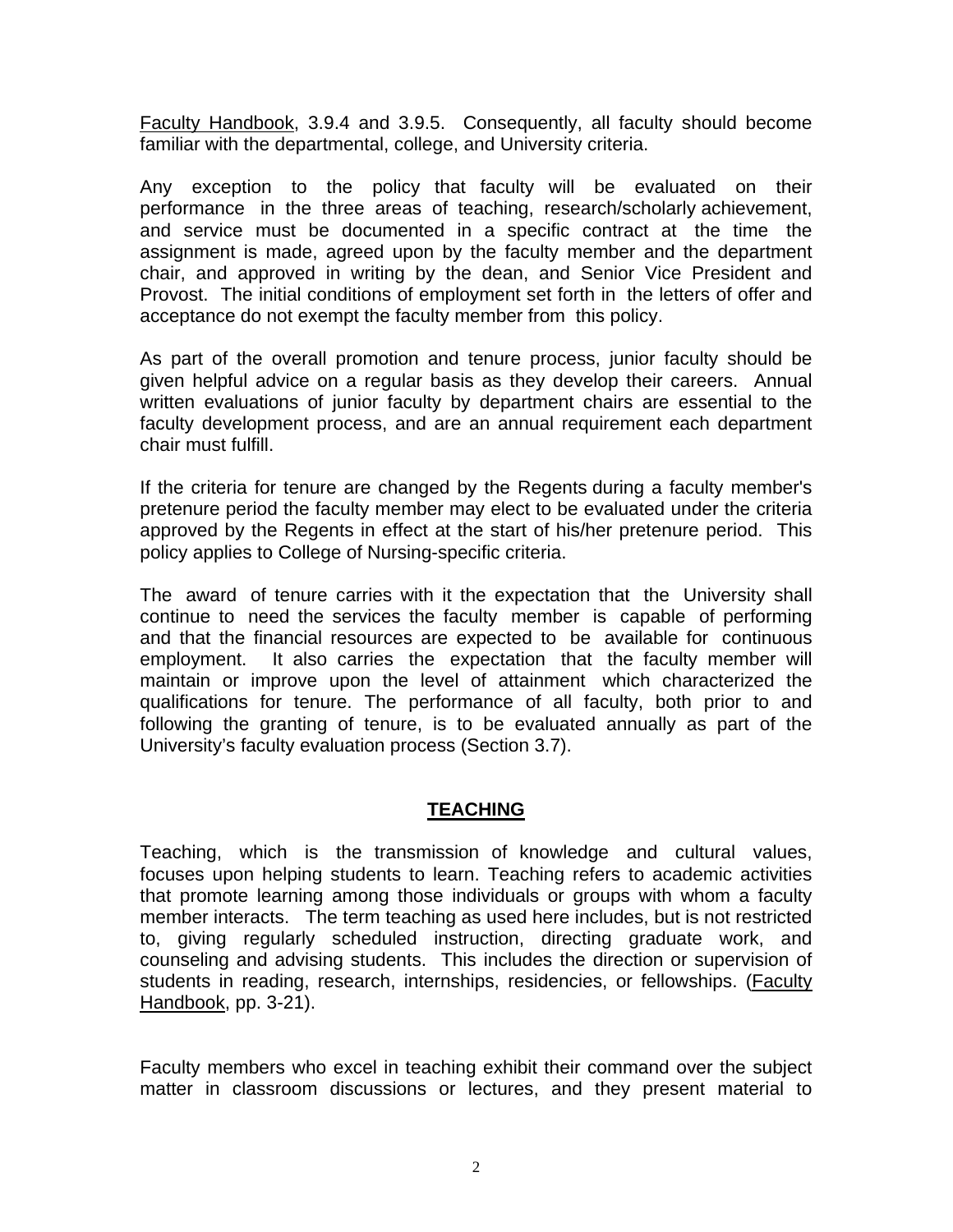students in an objective, organized way that promotes the learning process. They are recognized by their students and university colleagues as persons who guide and inspire their students. They strive continuously to broaden and deepen their knowledge and understanding of their discipline, seek to improve the methods of teaching their subject, keep informed about new developments in their field, use appropriate instructional technologies, and prepare educational materials that are up-to-date and well-written.

Their influence and reputation as teachers may be demonstrated by student and peer evaluation as well as by authoring textbooks and by lectures and publications on pedagogy, by the publication of such instructional materials as laboratory manuals and videotapes, or development of multimedia instructional materials and computer assisted learning techniques. Excellence in academic advising may serve to augment evidence of excellence in teaching.

Faculty supervision or guidance of students in recognized academic pursuits that confer no University credit should also be considered as teaching. Faculty performing non-administrative professional and clinical duties for which they are employed shall be regarded as engaged in teaching when these activities contribute to the academic mission. (Faculty Handbook, pp. 3-21 and 22).

#### A. Criteria for Teaching

- 1. Evidences creativity in the development of course materials, learning aids, and instructional approaches, which have made a significant impact on the curriculum.
- 2. Provides consultation in teaching for other faculty members.
- 3. Demonstrates in a consistent manner excellence in classroom and clinical teaching.
- 4. Demonstrates leadership in developing and implementing the curriculum.

#### B. Standards of Performance

- 1. Give evidence of substantial contribution according to above criteria.
- 2. If considered an area of excellence, give evidence of superior achievement.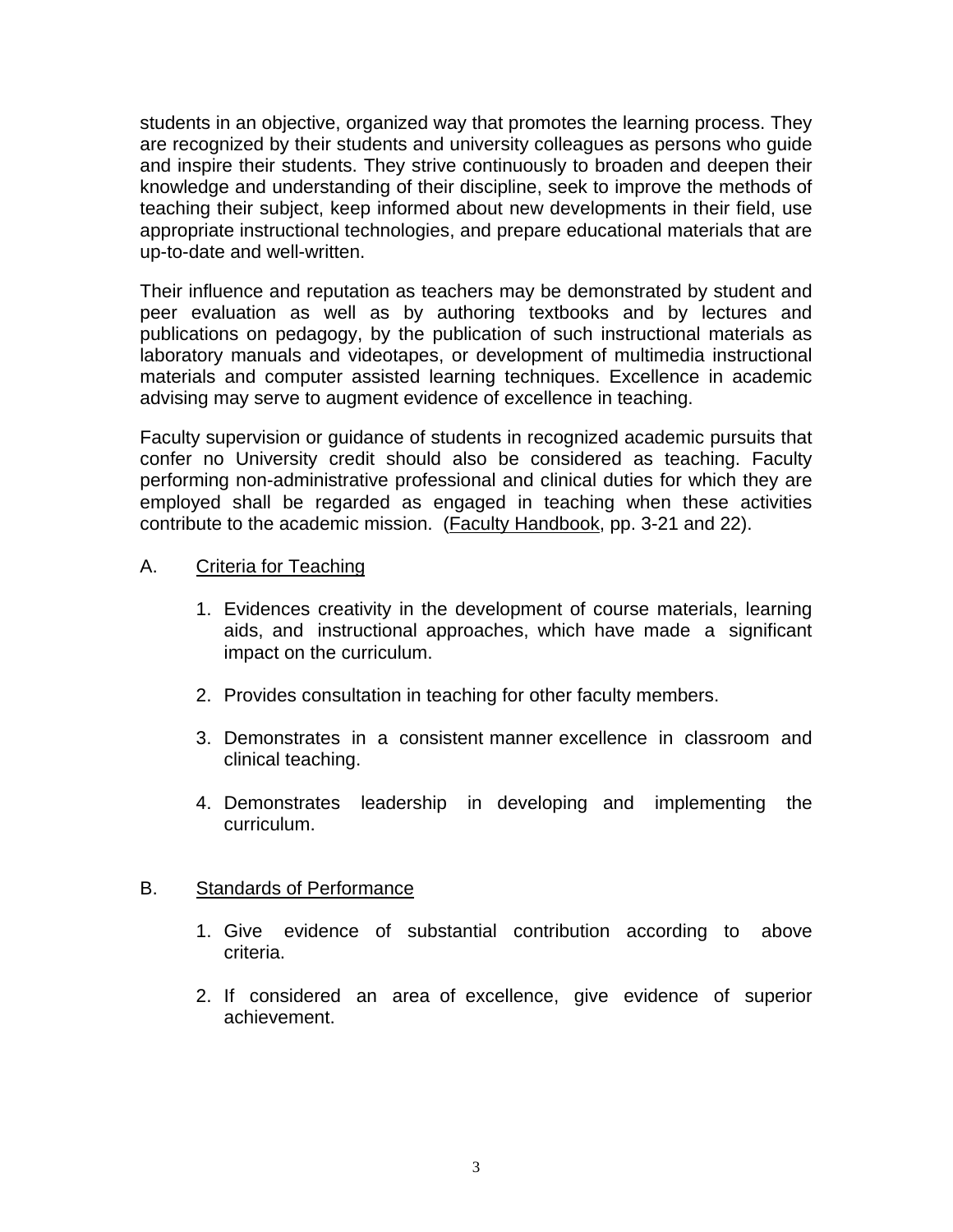### **RESEARCH/SCHOLARLY ACHIEVEMENT**

Research, is the development, validation and dissemination of new knowledge. The term *research* as used here is understood to mean systematic, original investigation directed toward the expansion of human knowledge or the solution of contemporary problems. *Scholarly achievement* is understood to mean significantly original or imaginative accomplishment within the framework of the academic unit. Examples of scholarly achievement might also include synthesis of new ideas as gleaned from published data, technology transfer successes, new application of information technology to improve education or health care, etc. The criteria for judging the original or imaginative nature of research or scholarly accomplishments must be the generally accepted standards prevailing in the applicable discipline or professional area. To qualify as research or scholarly achievement, the results of the endeavor must be disseminated either through publication in peer reviewed journals or presentation at national or international symposia, conferences, and professional meetings, and subject to critical peer evaluation by established authorities outside the University of Oklahoma in a manner appropriate to the discipline or professional area. It is expected that the significance of the research/scholarly activity will be evaluated at the national and international levels. One element of such an evaluation would be the ability of the faculty member to successfully compete for, and acquire, peer-reviewed, extramural grant or contract funding. (Faculty Handbook, p. 3-22).

#### A. Criteria for Research

- 1. Investigation of problems relevant to nursing with dissemination of findings.
- B. Criteria for Scholarly Achievement
	- 1. Produce scholarly works which demonstrate original or imaginative accomplishments.

#### **OR**

2. Produce inventions, new techniques, procedures, media, models, or similar innovations.

#### C. Standards of Performance

- 1. Using above criteria, give evidence of substantial contribution in the category of research.
- 2. If considered as an area of excellence, give additional evidence of superior achievement in either or both of the categories.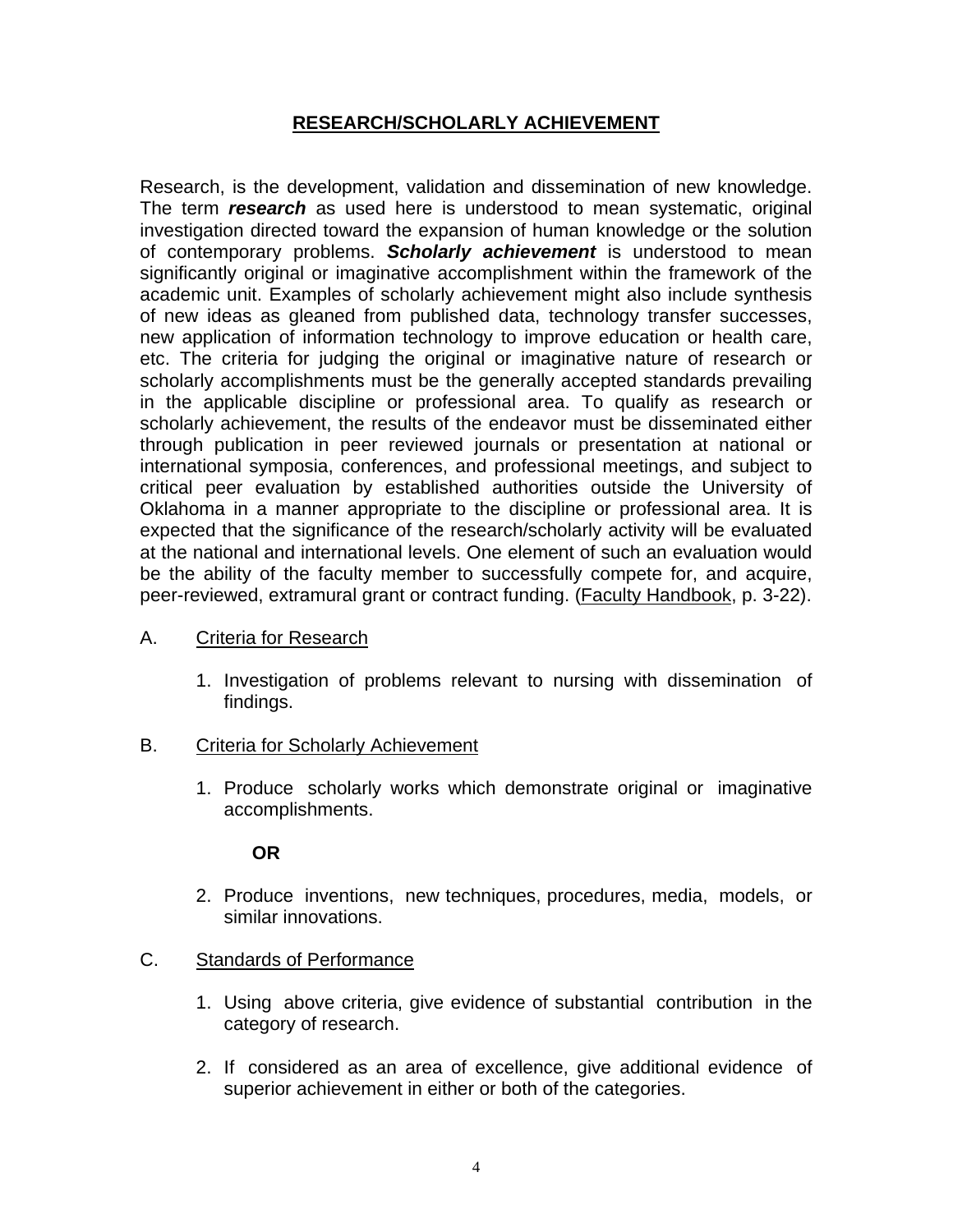## **PROFESSIONAL SERVICE**

- a) Professional service, which is the application of knowledge gained through research or scholarly achievement, focuses upon resolving contemporary problems, identifying new areas for inquiry and development, and sharing knowledge with the larger community. Except as noted in (b) and (c) below, the term professional service always refers to activities directly related to the faculty member's discipline or profession. Included in professional services are such activities as artistic or humanistic presentations; official service in relevant commissions, advisory boards, or agencies (public or private), related to the faculty member's discipline or profession; service to professional communities outside the University; health care delivery; clinical leadership as evidenced by serving as head of a division, department, or specific clinic service; acquisition, introduction or development of new health care techniques, procedures, or clinical approaches; demonstrable improvement (quality, utilization, access) in delivery of health care; development of community health-related outreach programs; improvement in clinical management; management of facility based functions such as quality improvement, infection control, utilization review, etc.; consultation; participation in a specialized professional capacity in programs sponsored by student, faculty, or community groups; editing professional journals or other publications; the development and preparation of proposals for research, training or other purposes; book reviews in professional journals; refereeing of research papers submitted for publication; and service within the University that reflects an application of specialized knowledge or skill to the institution's affairs. (Faculty Handbook, pp. 3-22 and 23).
- b) The nature of the academic enterprise is such that the faculty properly shares in responsibilities involving the formulation of the University's policies by participation in university governance. The faculty has a major responsibility in making and carrying out decisions affecting the educational and scholarly life of the University. Faculty members have a responsibility to contribute to the government of the University through timely participation on committees, councils, or other advisory groups at the department, college, or University level. (Faculty Handbook, pp. 3-22 and 3-23).
- c) Other areas of activity in which faculty members may have assignments include: